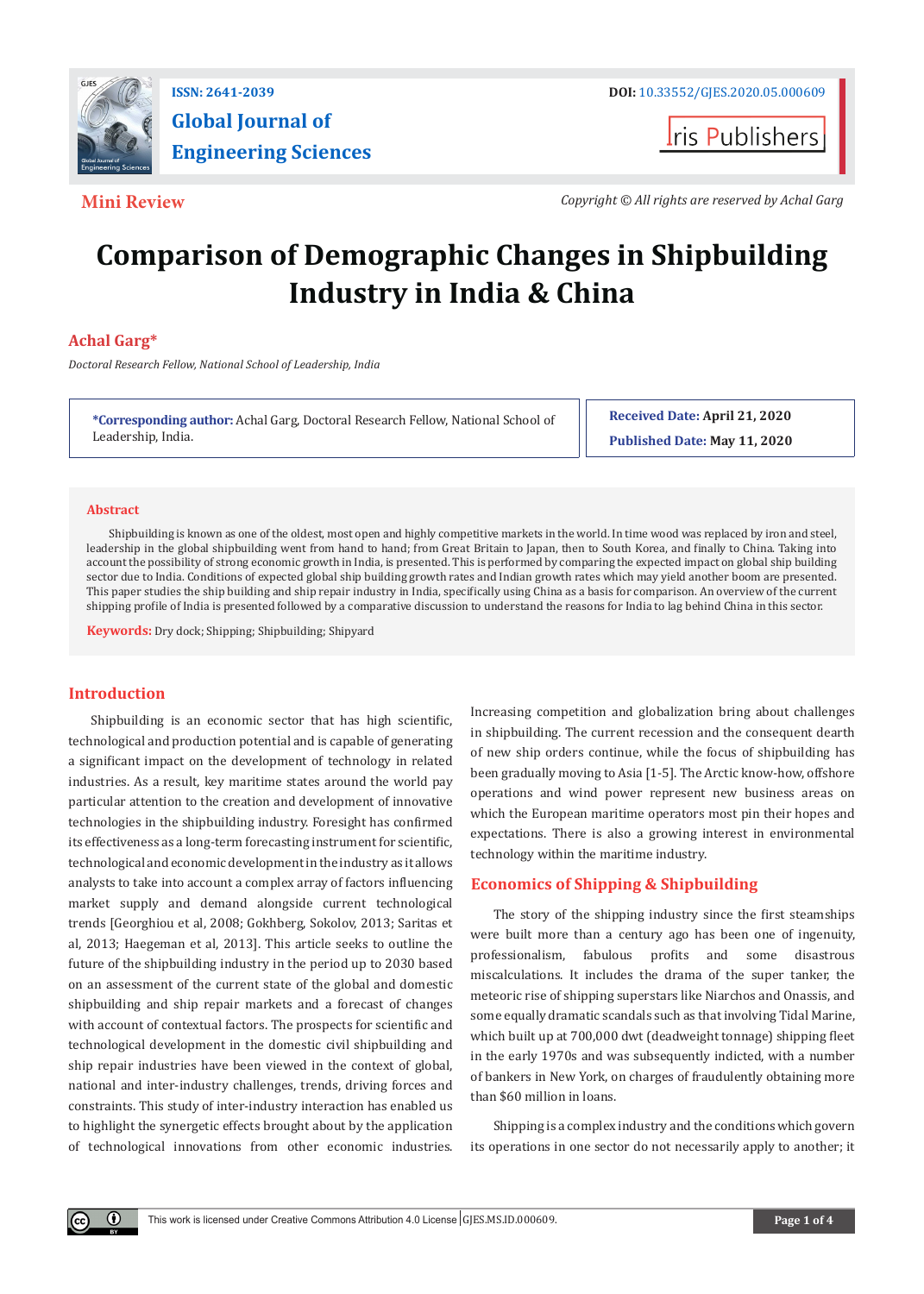might even, for some purposes, be better regarded as a group of related industries. Its main assets, the ships themselves, vary widely in size and type; they provide the whole range of services for a variety of goods, whether over shorter or longer distances. Although one can, for analytical purposes, usefully isolate sectors of the industry providing particular types of service, there is usually some interchange at the margin which cannot be ignored. This suggests that there are several important ground rules for approaching shipping economics [6,7]. First, it emphasizes the importance of the commercial divisions within the shipping market-the liner business carries different cargoes, provides different services and has a different economic structure from bulk shipping. Second, it acts as a reminder that shipping is in another sense a single market. Some shipping companies are active in both the bulk and liner markets and many ships are designed to operate in several different markets. Consequently, we cannot afford to treat the market as a series of isolated compartments. We must recognize that, particularly in a depressed market, owners can move their investment from one market sector to another in order to avoid problems. As a result, supply/demand imbalances in one part of the market can ripple across to other sectors.

#### **Shipbuilding in India**

India has a recorded history of shipbuilding that stretches back to approximately 2500 BC. The "modern era" began with the building of a dry dock at Bombay about 1750; a second was erected in Calcutta about 1780. During the  $19<sup>th</sup>$  century, the industry was in a period of expansion and prosperity. However, for the last 100 years, the yards have been in a general decline, especially with regard to new construction. At present, the Indian yards build very few vessels for export, and, as noted earlier, supply only about 10% of the Indian shipping industry's needs. The perception is that the shipbuilding industry has suffered from an extensive public ownership, and the government would like to change its position by reducing that ownership. Privatization of two shipyards, although approved several years ago, have not moved beyond the planning stage. However, it recognized the importance of first securing economic stability, and therefore implemented the subsidy program, described in the preceding paragraph. The subsidy program has been complemented with a financing guarantee program for 80% of a ship's cost. Import duties are being reduced on equipment and spare parts; however, the system still favors Indian manufacturers. The regulations also make it difficult to freely move spare parts into (and out of) the country. The literature suggests that labor legislation has created significant barriers for making the shipyards more efficient. It is almost impossible to shed jobs and to rationalize work standards and processes. The result is a bloated employee count that continues to grow in spite of low output. The private shipyards are reportedly dealing with the problem by heavy use of subcontractors. The use of the tender's system is dominant in India, and all purchases by the government are by this process. This fact is of importance when discussing India's shipbuilding industry because a majority of the major yards are under government control. The results are market distortions within the industry. First, the government has built-in preferences for working with Indian suppliers. Second, low-bid selection dominates the process, and little consideration is given for previous performance or experience. Finally, personal contact and political muscle are great advantages, and corruption is reportedly widespread.

In a globalized shipbuilding industry, Indian shipyards have several disadvantages which negate their natural competitiveness and adversely impact their chances of survival in the current scenario. With empty order books and limited future commercial ships on order, the survival option for the private shipyards is to diversify into building of small specialized vessels, naval vessels and repairs. Warship construction extended to private shipyards through competitive bidding since 2011, has also been adversely affected by the financial distress and competitiveness issues. However, considering the strategic significance, economic potential and spinoffs, there is a need to shore up the private shipbuilding industry and prevent erosion of a strategic industrial capability painstakingly acquired through considerable investments. Shipbuilding industry in India needs holistic attention to weather the current crisis and build the desired capability and capacity, so that the prowess in commercial shipbuilding benefits warship construction in realizing quality warships in minimal timeframes. The Indian shipbuilding industry has since long been dogged by low capacity, poor productivity and lack of modernization. Indian government has tried various promotional and subsidy measures since the 1970's. Such measures have managed to keep the industry alive at a time when the global industry was passing through a deep recession after the boom of the 1970's which, the country missed due to lack of industrial growth. Indian shipbuilding industry witnessed healthy growth in the recent past, driven primarily by the boom in global shipbuilding and Govt. subsidies. The annual turnover of the industry increased by more than 250%from 2002- 07 as shown in Figure 3. Spurred by this recent growth several companies set up shipbuilding capacity and existing shipyards aggressively expanded their capacity.

Indian shipbuilding today comprises of about 30 shipyards of various sizes, which includes 8 public sector rest private sector shipyards. The shipyards have about 20 dry docks and 40 shipways between them, with an estimated total capacity of over 280,000 DWT. Four shipyards operating under Ministry of Defense cater primarily to the needs of the Indian Navy. The other PSU shipyards are under Ministry of Shipping. Most notable among them being Cochin Shipyard Limited (CSL) with a capacity of 110000 DWT which is currently involved in the construction of the first indigenous Aircraft Carrier. The DPSU shipyards are primarily engaged in building high value, weapon intensive warships and submarines of highly complex design. In terms of number of ships built or even Dead Weight Tonnage (DWT), the Indian private sector shipyards remain ahead of public sector shipyards. However, most private sector shipyards are engaged in building of medium to small vessels such as Offshore Supply Vessels (OSV) and Anchor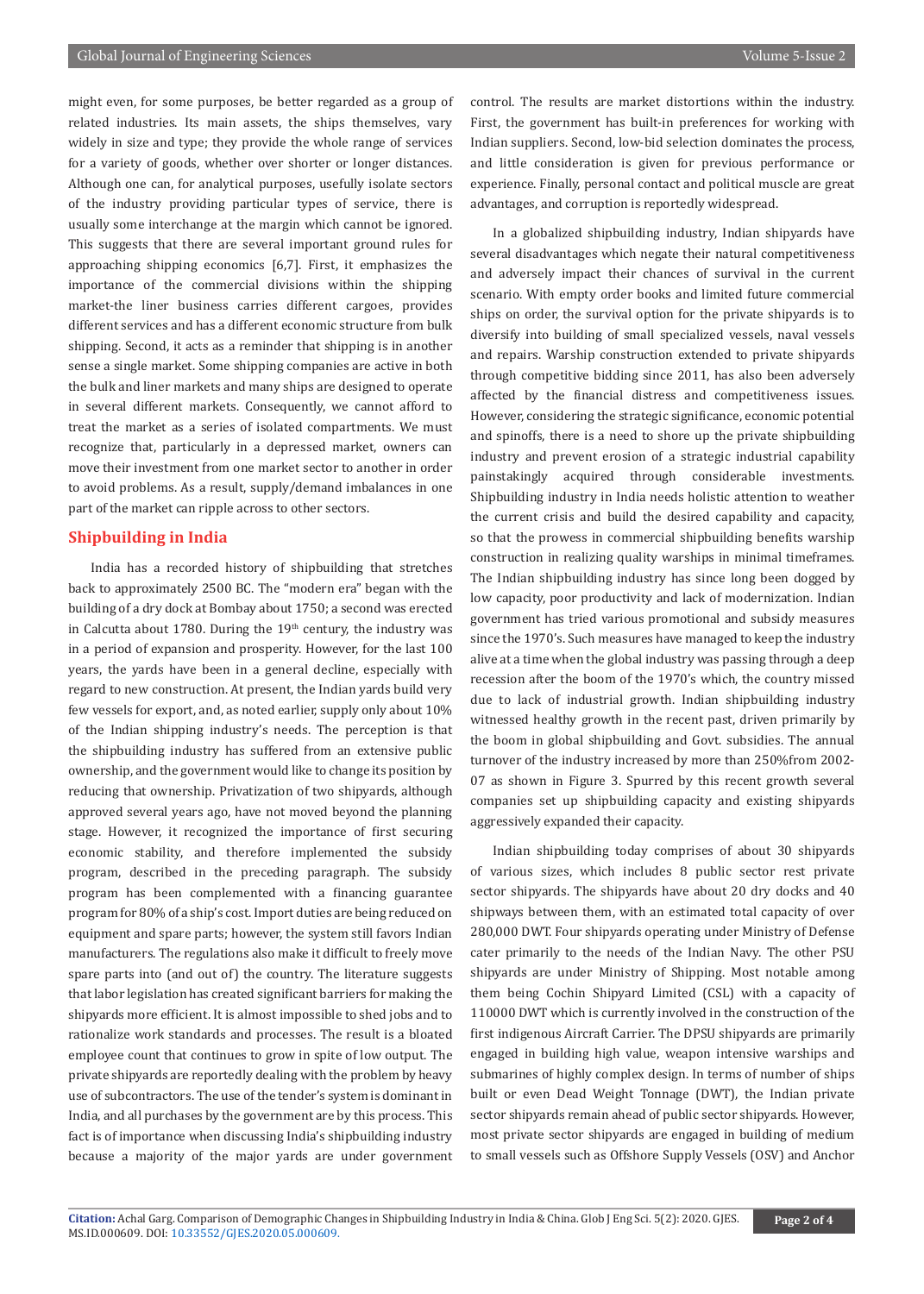Handling Tugs (AHT). While the government has a major role to play, shipbuilding industry needs to rise up to the occasion and grab all avenues open to them to improve their competitiveness, productivity and profitability. It is incumbent on all stake holders during this lean period to focus on enhancing competitiveness of indigenous shipbuilding through resolution of gaps and issues afflicting the industry on all fronts viz. regulatory/ fiscal policy, modern technology, design prowess, build strategy, human resource skills, productivity and research. Simplification of bankruptcy norms and hastening of procedures towards competent ownership of shipyards would be strongly desirable, towards improved competitiveness, debt reduction and de-leveraging of the industry.

#### **Ship Building in China & its Comparison**

When vessels were built of wood, the easy availability of this material made the United States the first major player in shipbuilding in the early part of the 19th century. However, as wood was replaced by iron and steel in the 1850's, Britain took over the leadership, and it remained the leading shipbuilder until 1956, when it lost its leading position after being overtaken by Japan. During the recession of the 1980s, all shipbuilding regions worldwide experienced significant falls in orders, a trend that was exacerbated by the subsequent oil crises. About half of the shipyards worldwide disappeared from the map during this period, and employment in the industry was effectively halved. While there was a strong recovery in the 1990´s, the European yards were not able to fully benefit, and yards in the Far East achieved the dominance that they still enjoy today. The present development of the Chinese shipbuilding industry follows a similar pattern to what had happened earlier in Japan and Korea. Japan used its shipbuilding industry in the 1950s and 1960s to rebuild its industrial capability, while Korea saw shipbuilding as a strategic core for its economic development in the 1970s [8]. China is now also taking that development path by taking full advantage of the demand shift towards centers of low-cost production, and making full use of its low-cost advantage and large domestic demand to build a solid industrial foundation.

The development of the Chinese shipbuilding industry is often compared to the development of the industry in South Korea, but the conditions for the process of development differed considerably. While, the South Korean shipbuilding industry was aimed from the outset at producing vessels for export, in contrast the economic strategy in China has initially been to develop shipyard capacity to sustain domestic economic development. In other words, the substantial construction of shipbuilding capacity in China has primarily been aimed at enabling China to be self-sufficient in sea transport. Above all, from the Chinese perspective, the supply of raw materials for domestic manufacturing, meeting the food needs of its populations and the transport of exports should to the extent possible be undertaken by Chinese built ships. However, China has for some decades actively explored the international market, and the trend in the mix of vessels being constructed indicates that the share of that market captured by Chinese shipbuilders is

continuously increasingly. The shipbuilding industry is technology, labor and capital intensive. In China, it is also a strategic industry, intended to upgrade its national defense capability, drive economic development and serve as a catalyst for the development of the iron and steel, electronic, and machinery manufacturing industries. In 2006 the Chinese government unveiled an official shipbuilding blueprint to guide the medium and long-term development the shipbuilding industry [9,10]. This National Medium-and Long-term Plan focus on systematic planning to identify and remove barriers to industrial development. The Plan urges the Chinese industry to increase its efforts over the next five to ten years in order to challenge existing mainstream shipbuilders.

#### **Conclusion**

Foresight studies of future markets and technologies enable various scenarios for the shipbuilding industry to be identified. As a technology-driven sector, constant improvement of engineering skills and adaptation of new technologies will keep one ahead of others in the competition. The matter of obtaining and retaining competent personnel also has been a difficult problem for most shipyards. This problem is chiefly due to the cyclic nature of the order books and the workflow. Compounding the problem is the availability of work in the construction industry at higher levels of pay. A workload with a reasonable promise of continuing stability is the most significant factor in the attraction and retention of competent personnel. The cost and availability of material is always important to a shipbuilder, since material constitutes about half the cost of the usual commercial vessel. Since favored ship types of the market changes frequently every year, strong engineering capability is the only way to maximize profit opportunity by changing product mix regardless of market changes. Hence presence of designers and engineers in the yard is essential. Technical solutions satisfying the rules and standards are very often complex and require a lot of technical development. Approval procedures are not always clear and subject of changes during the rule definition procedure. Therefore, the risk to fail by starting the development too early is quite high. On the other hand, suppliers have to assure to be ready for the market in time.

#### **Acknowledgement**

None.

#### **Conflict of Interest**

No conflict of interest.

#### **References**

- 1. Chrzanowski I (1985) An Introduction to Shipping Economics. Fairplay Publications, London.
- 2. Svensson T (1986) Management Strategies in Shipbuilding in Historical and Comparative Perspective. Lecture to the Fourth International Shipbuilding and Ocean Engineering Conference, Helsinki, September 2011.
- 3. Review of Maritime Transport (2010) United Nations Conference on Trade and Development (UNCTAD). Geneva, UNCTAD.